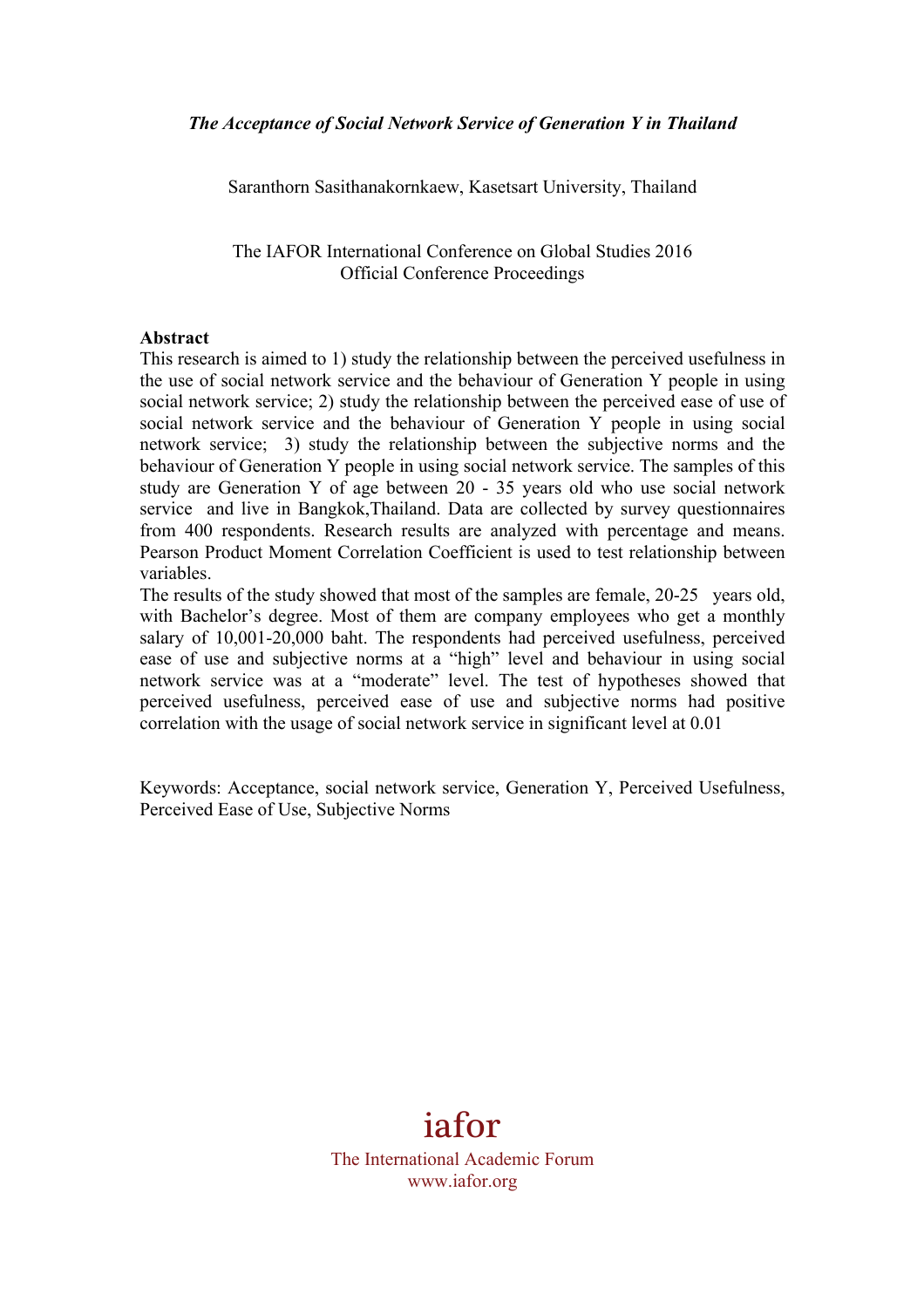#### **Introduction**

Today we are in the age of information technology. Thanks to the technological advances, the forms and methods of communication have tremendously changed from the past. This is particularly true for distant communications through different forms and channels that allow the sender to pass the message to the receiver. New technologies have been developed to meet this demand of communications. The senders no longer have to physically send their messages to the receivers. There are different forms of communication, such as telephone and communicating through the Internet with online social networks, such as Facebook, Twitter, Line and other similar applications.

A survey in 2013 on the behaviour of Internet users in Thailand, by the Information and Communications Technology Ministry's Electronic Transactions Development Agency (Public Organization) found that within 12 years since 2001, the weekly time that Internet users spent online increased constantly, by 76.3 per cent. The survey also found that 9 per cent of the respondents spent as many as 105 hours a week online. The Internet-based activity that has become increasingly popular is social network services (SNS).

Of the 23,907 Internet users surveyed, as many as 22,421 people, or 93.8 per cent, said they used social network services. Only 6.2 per cent of the respondents said they had never used SNS. The most popular social media is Facebook, used by 92.2 per cent of those surveyed, followed by Google+ (63.7 per cent), and Line (61.1 per cent). This is compatible with the number of Facebook users in Thailand, which stood at 19.2 million as of June 15, 2013. At present, the Generation Y (referring to those aged between 20 and 35 who were born between 1980 and 1995) are people with high flexibility. They are also optimistic, energetic and ready to prove their potential, as well as eager to learn new things and improve themselves. They are people with multi-tasking ability, technology-savvy, creative and they prefer to work as a team (Sirakidakorn, 2011). Generation Y has one common important quality -- they are familiar with technology and they are good at using computer and spend much of their time in the cyberspace. A large percentage of Generation Y uses social network services. A survey by the National Statistical Office in 2013 on the household ownership and usage of information and communications technology found that people aged between 15 and 24 had the highest percentage of Internet usage among the age groups surveyed, at 58 per cent.

The Generation Y people in Thailand number about 10 million, accounting for 16 per cent of the total population . And they also are an important group of consumers with high purchasing power because they are in the working age and they have income. It is interesting to know and understand the behaviour of Generation Y people in using online social network services. The findings can prove beneficial to marketers and people involved with information technology. A survey should be conducted to determine what factors lead to acceptance and usage of online social networks within Generation Y. The following are objectives of this research study.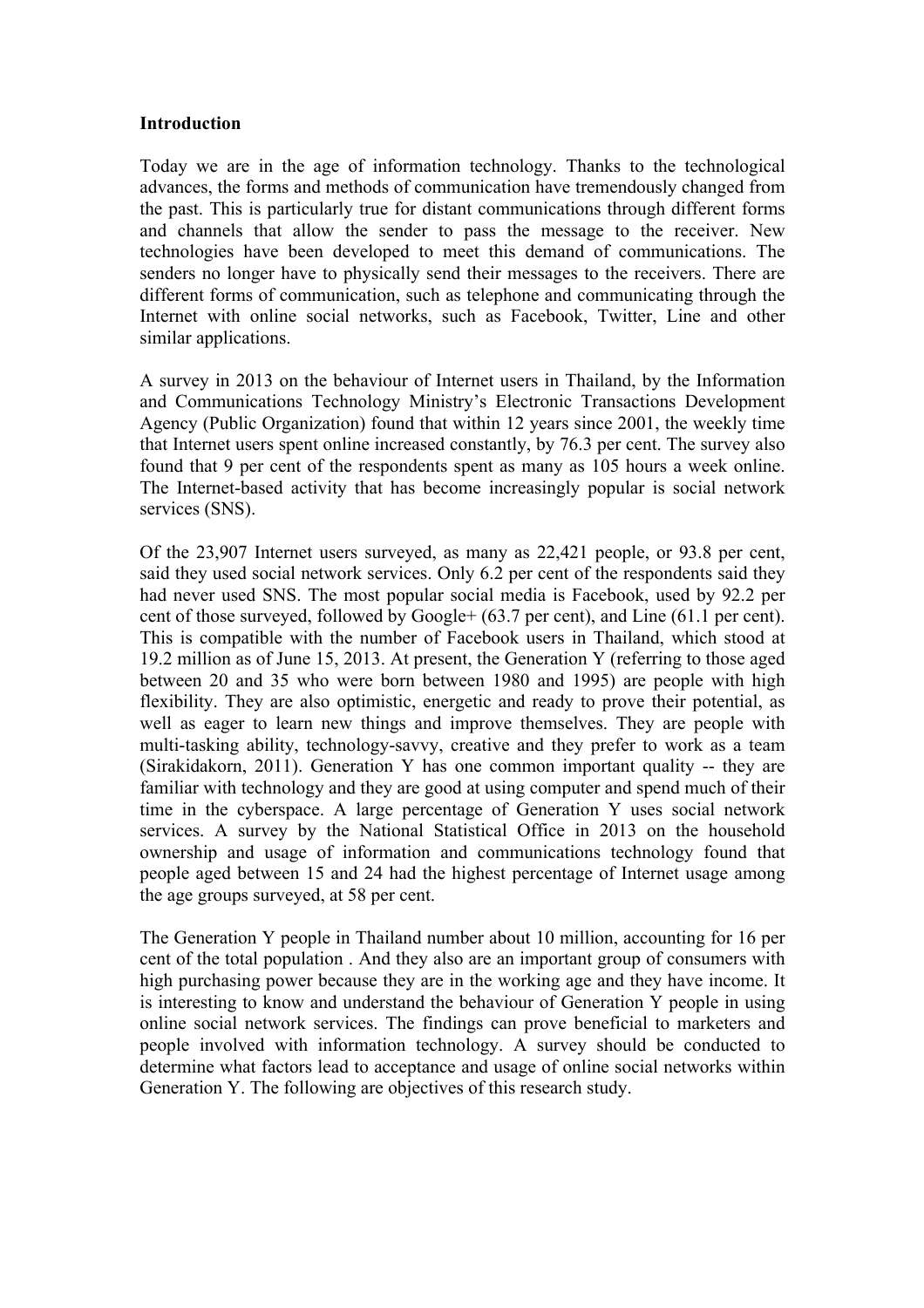## **Objectives of the study**

1. To study the relationship between perceived usefulness in using online social networks and the behaviour of Generation Y people in using online social networks, 2. To study the relationship between perceived ease of use in using online social networks and the behaviour of Generation Y people in using online social networks, 3. To study the relationship between the subjective norm and the behaviour of Generation Y people in using online social networks.

## **Theory and Literature Review**

This research study was conducted with an adaptation of the Technology Acceptance Model, or TAM, which was developed from Ajzen and Fishbein's (1970; 1972) Theory of Reasoned Action in the field of social psychology. The model, developed by Davis (1989), explains how users adopt and use technology. When users were introduced to new software, important factors that influenced their decision to use it were as follow:

1. Perceived usefulness: The level of individual belief that use of technology helps increase the efficiency of their work,

2. Perceived ease of use: The level of individual belief that use of technology does not require effort.

Several research studies were based on that model, with additional variations or factors. This study on the Generation Y acceptance of social network services is based on the Technology Acceptance Model, with an additional concept of subjective norm. Here is the conceptual framework of this research study.



# **Hypotheses of the Research**

1. The perceived usefulness in using online social networks correlates with the behaviour of Generation Y people in using online social networks,

2. The perceived ease of use in using online social networks correlates with the behaviour of Generation Y people in using online social networks,

3. The subjective norm correlates with the behaviour of Generation Y people in using online social networks.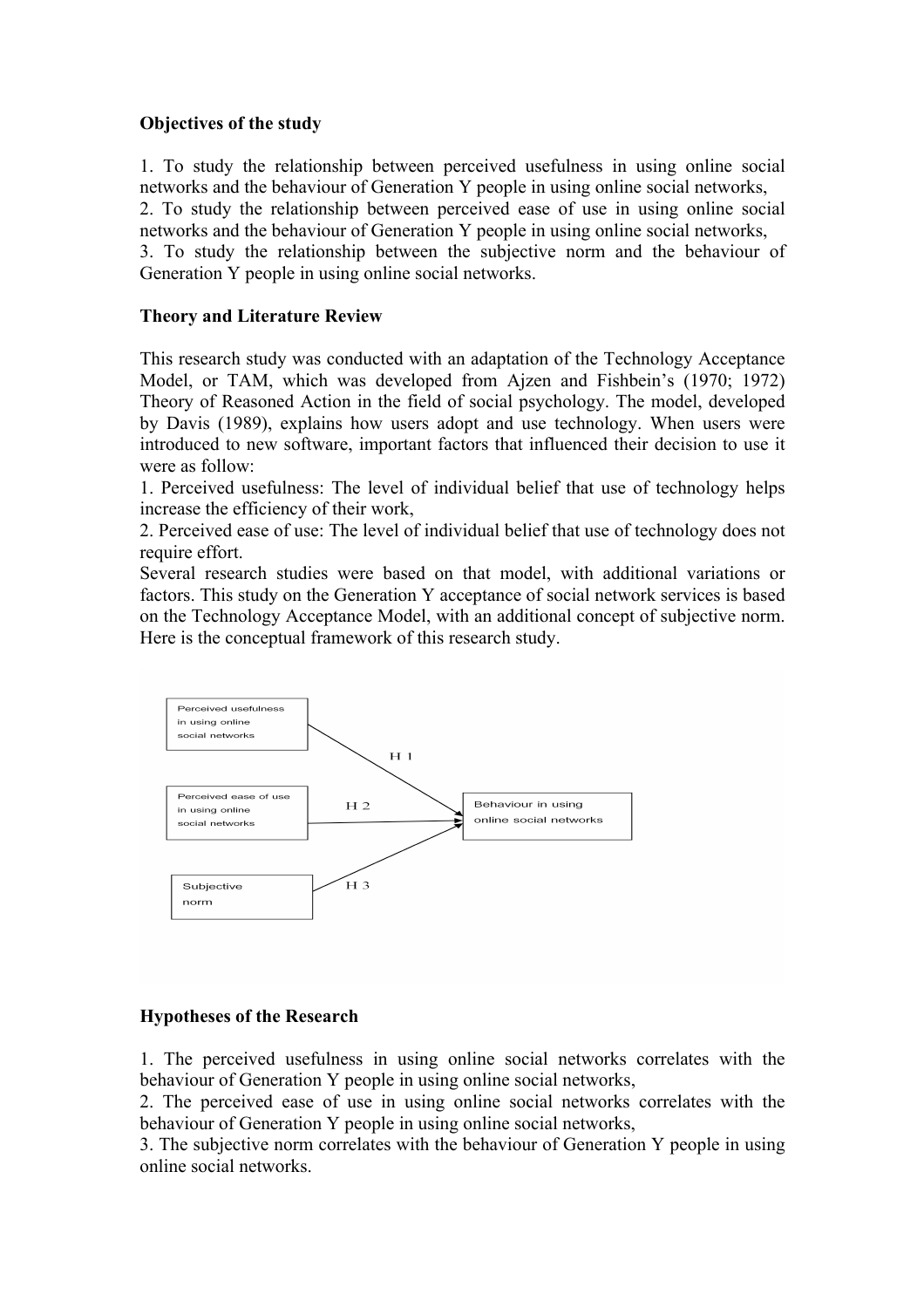## **Research Methodology**

This study on Generation Y people's acceptance of social network services is quantitative research, with the use of survey research method. Questionnaires were used as the main research tool in collecting data. Here are details of the research methodology.

## **Population, Sample Group and Sampling Method**

The population of this research is people of the Generation Y who are aged between 20 and 35. They are residents of Bangkok and regular users of social network services. The size of the sample group was determined with the use of Taro Yamane's published table, at the confidence level of 95% and a 5% margin of error. The sample group totaled 400 people, and they were selected through the Accidental Sampling method. Data were collected from 200 samples through online social networks, and from 200 other samples through in-person questionnaire. The data were collected in May 2015.

# **Data Collecting Tools**

The tool used in collecting data is questionnaire, which was created specially to meet the objectives of this study. The questionnaire has the following structure.

Part 1 contains questions about population factors, such as sex, age, education, occupation and income.

Part 2 involves questions about perceived usefulness in using social network services.

Part 3 consists of questions about perceived ease of use in using social network services.

Part 4 contains questions about the subjective norm.

Part 5 consists of questions about the behaviour of using social network services.

Before the questionnaire was used in collecting data, this researcher tested it with a sample group with qualities similar to those of the actual sample group. Thirty sets of the questionnaire were used in the test. The result was calculated for the reliability value of the questionnaire. The calculation was made with Cronbach's Alpha Coefficient formula, and the confidence value was 0.76. After being collected, the data were checked for accuracy. Then they were encoded and processed with the use of statistical computer software. The statistical methods used in this research study are as follows:

1. Descriptive statistics analysis: This researcher used this method in frequency distribution, calculation of percentage, mean and standard deviation to explain the demographic characteristics of the sample group, the level of perceived usefulness, the level of ease of use, the reference group and the behaviour of online social networks.

2. Inferential statistics analysis: This method was used to test the hypotheses by determining correlations between independent variables and dependent variables, through tests of correlation coefficients with Pearson's Product Moment Correlation Coefficient method.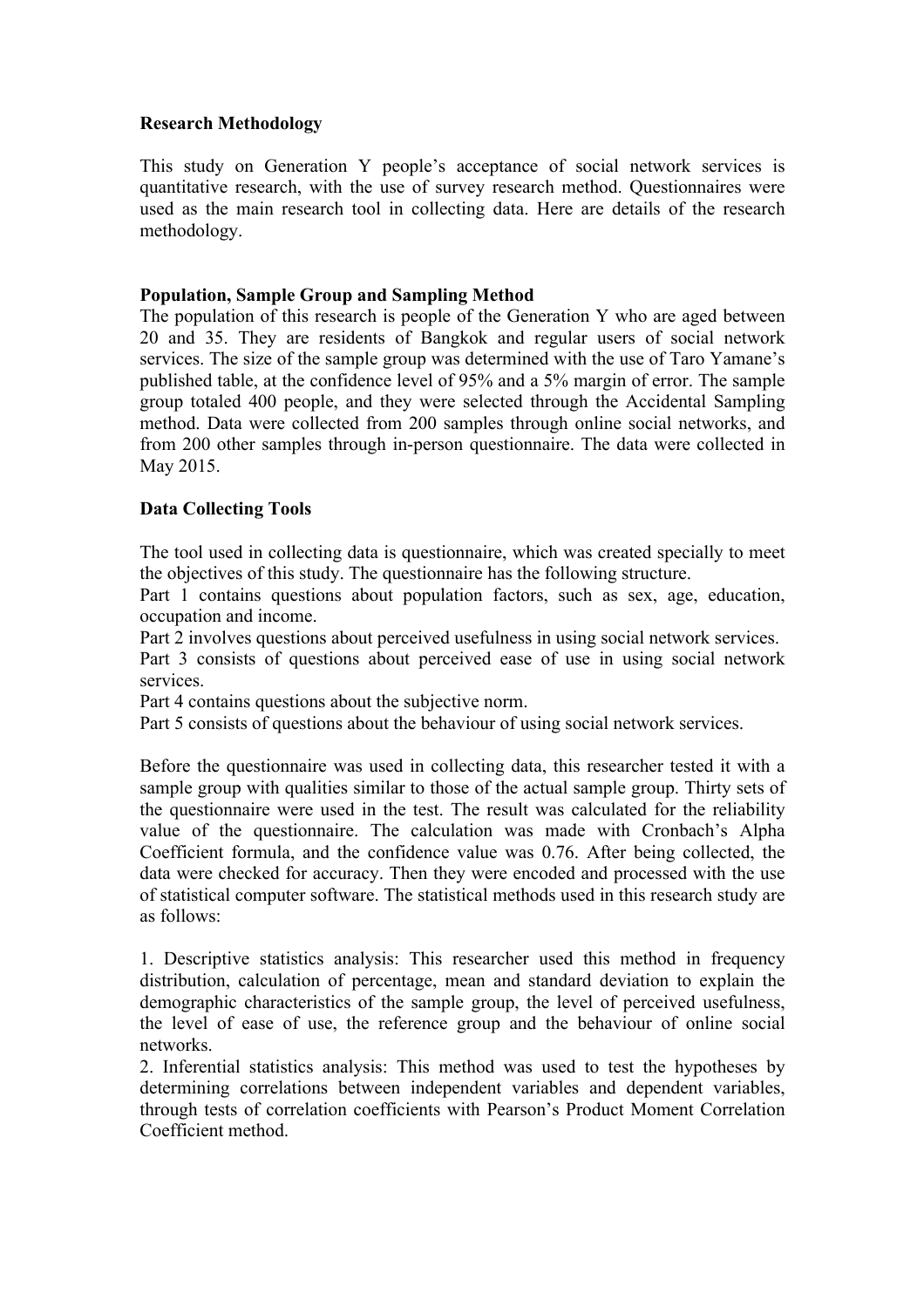### **Research Results**

### 1. General information about the sample group

It was found that the sample group consisted mostly of women. A total of 284 of them, or 71 per cent, were aged between 20 and 25. And most of them were bachelor's degree graduates. The second largest group was those who obtained postgraduate degrees. Most people in the sample group were company employees and most of them earned between 10,001 and 20,000 baht in monthly salary.

### 2. Perceived usefulness

The sample group's perceived usefulness of social network serviceswas in a high level, with an average value of 4.09. Most of the sample group shared a view that the online social network helped them to study and work more conveniently and quickly, with an average value of 4.25. The second largest group viewed that the online social network created an online community helping them to find information and share information with other people online, with an average value of 4.20.

## 3. Perceived ease of use

The sample group's perceived ease of use in using social network services was in a high level, with an average value of 4.01. The majority of the sample group shared a view that the online social network helped them to communicate with other people at anytime they wanted, with an average value of 4.33. The second largest group viewed that the online social network helped them to communicate with other people at any place they liked, with an average value of 4.26.

## 4. Subjective norm

The sample group had subjective norm in using social network services at a high level, with an average value of 3.46. Most of the sample group said they used social network services because they had to communicate with their colleagues about work and with teachers about their study, with an average value of 4.10. The second largest group said they were introduced or persuaded by their friends to use social network services, with an average value of 3.66. The smallest group said they were introduced or persuaded by their parents or guardians to use social network services, with an average value of 2.74.

#### 5. Behaviour of using online social network

The sample group on average had the behaviour of using the online social network at a moderate level, with an average value of 3.02. Most of them used Line, with an average value of 4.60, followed by Facebook and YouTube respectively. The smallest group of them used blogs, with an average value of 1.97. The largest part of the sample group -- 129 people or 32.3 per cent -- spent an average 16 - 30 minutes consecutively a day using social online services. Those who used the SNS more than 15 times a day constituted 36.7 per cent of the respondents. Those who spent an average of more than four hours a day in the online social network constituted36.3 per cent. Most of the respondents, or 59.3 per cent, used social network services between 20.01 and 24.00 hours. The majority of the sample group -- 351 people or 87.8 per cent -- said that their main objective in using social network services was for entertainment. The second largest group -- 333 people or 83.3 per cent -- said they aimed at communication. Another group -- 283 people or 70.8 per cent -- said their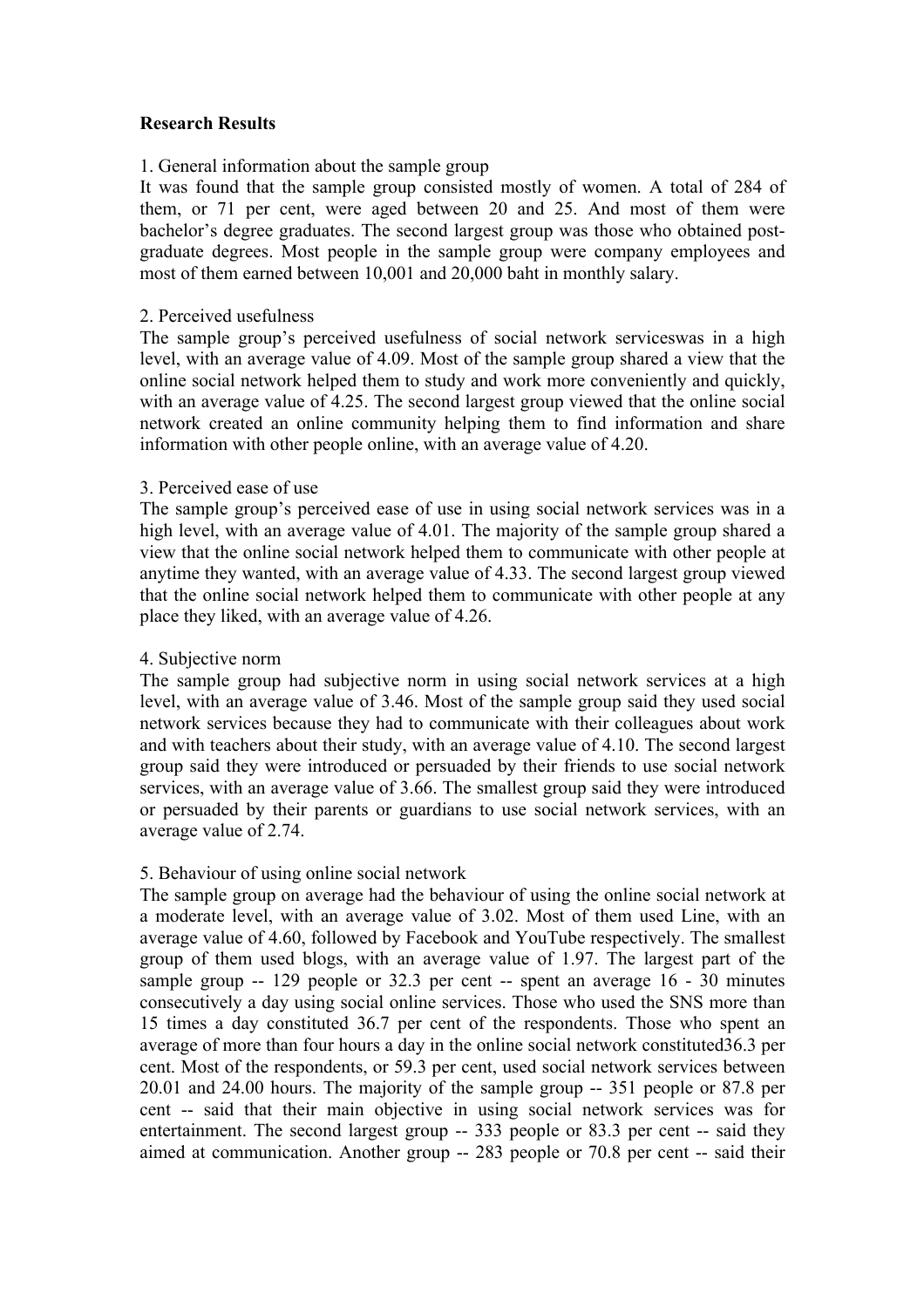goal was to research for information, exchange information and follow the current news.

## 6. Testing of the hypotheses

Hypothesis 1: Perceived usefulness in using social network services correlates with the behaviour of Generation Y people in using social network services.

This study found that the perceived usefulness in using social network services has positive correlation with the behaviour of using social network services, with statistical significance at 0.01 and the correlation coefficient value at a low level of 0.299.

Table 1: Correlation coefficient value of the perceived usefulness in using social network services and the behaviour of using social network services

|                               | P-Value                                       | Result |  |  |  |
|-------------------------------|-----------------------------------------------|--------|--|--|--|
|                               |                                               |        |  |  |  |
| .299**                        | 0.000                                         | Low    |  |  |  |
| using social network services |                                               |        |  |  |  |
|                               |                                               |        |  |  |  |
|                               | Behaviour of using<br>social network services |        |  |  |  |

Hypothesis 2: The perceived ease of use in using social network services correlates with the behaviour of Generation Y people in using social network services.

It was found that the perceived ease of use in using social network services has positive correlation with the behaviour of using social network services, with statistical significance at 0.05 and the correlation coefficient value at a low level of 0.106.

Table 2: Correlation coefficient value of the perceived ease of use in using social network services and the behaviour of using social network services

| Variable                            | Behaviour of using      | P-Value | Result |  |
|-------------------------------------|-------------------------|---------|--------|--|
|                                     | social network services |         |        |  |
| Perceived ease of use in            | $106*$                  | 0.034   | LOW    |  |
| using social network services       |                         |         |        |  |
| Statistical significance at $0.05*$ |                         |         |        |  |

Hypothesis 3: The subjective norm in using social network services correlates with the behaviour of Generation Y people in using social network services.

This study found that the subjective norm in using social network services has positive correlation with the behaviour of using social network services, with statistical significance at 0.01 and the correlation coefficient value at a low level of 0.263.

Table 3: Correlation coefficient value of the subjective norm in using social network services and the behaviour of using social network services

| Variable                                       | Behaviour of using<br>social network services | P-Value | Result |
|------------------------------------------------|-----------------------------------------------|---------|--------|
| Subjective norm                                | $299**$                                       | 0.000   | Low    |
| Statistical significance at 0.01 <sup>**</sup> |                                               |         |        |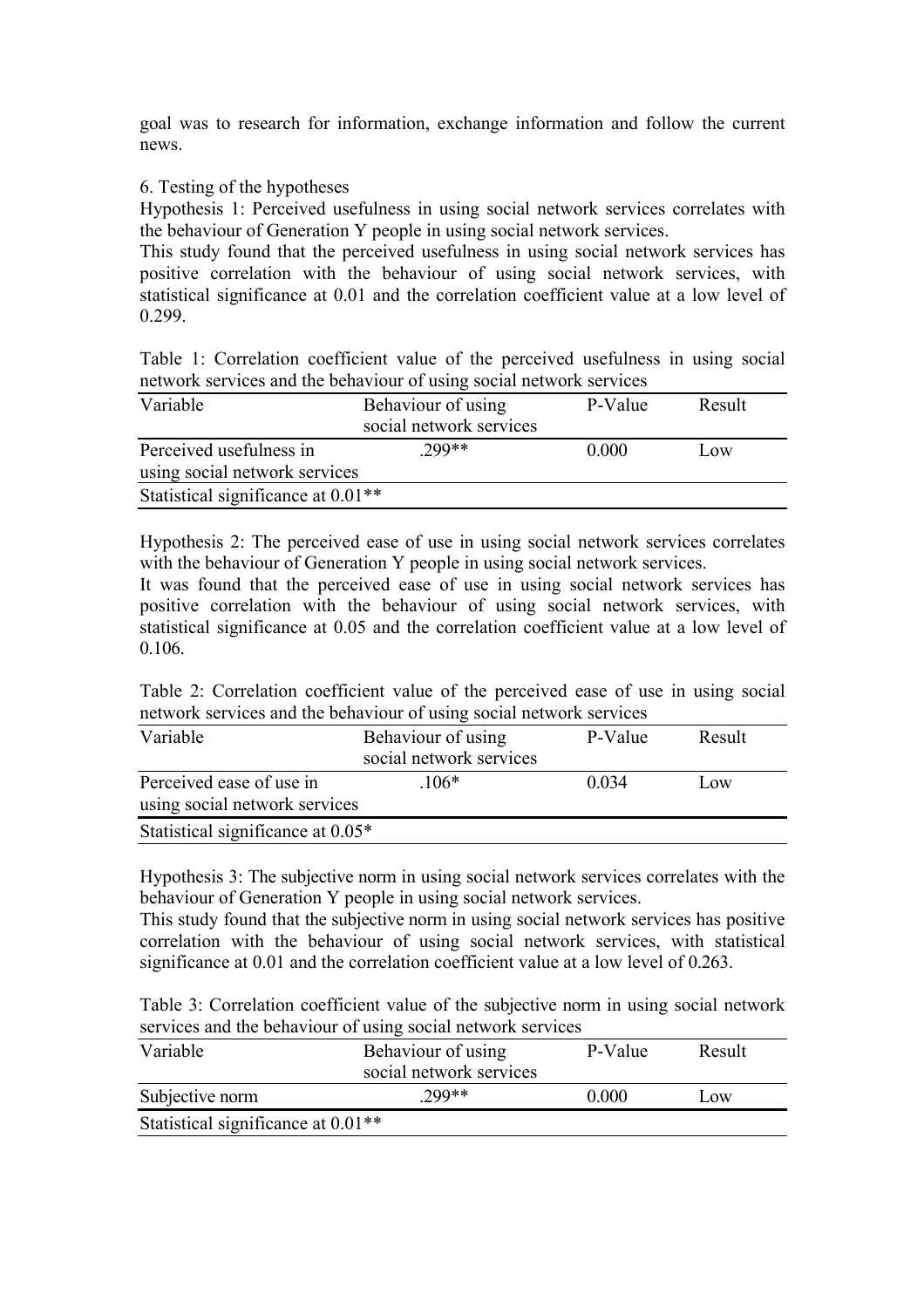### **Discussion of the Findings**

This research study found that the Generation Y people have the perceived usefulness and the perceived ease of use in using social network services at a high level. This reflects an important quality of this generation of people who grow up with technologies. Therefore, they have good understanding and are well aware of the usefulness of technology. They are familiar with different technologies, particularly online social networks.

The Generation Y people are well aware of the benefits from using social network services. They view that the services can be used with ease and they see no complexity in using online social network. This is different from people in the Generation X or the Baby Boom generation.

There are various articles and research papers explaining about people in Generation Y. A research paper by Pricewaterhouse Coopers (in a report by Thai PBS television channel, http://news.thaipbs.or.th,2013) entitled "NextGen: A Global Generational Study 2013" stated that Generation Y people, who were born between 1980 and 1995 grew up during the digital age. So they are familiar with communicating with email, mobile phone technology, the Internet and online media such as Facebook, Skype, Facetime, Twitter and several others. This generation is confident in expressing their views and they can keep a balance between work and lifestyle. This is compatible with what Witawit-olan (2007) wrote about 11 important qualities of Generation Y people. One of the qualities is familiarity with technology. This group of people treat technology as part of their life. They regularly use Facebook, MSN chat program, and iPhone.

Regarding the factors on subjective norms, this study found that Generation Y people have a high level of the subjective norm. It may be because this group of people wants social acceptance. So, the reference group has much influence in the use of social network services. In particular, people need to use the services in order to communicate with colleagues about work, with teachers about study, and also with friends. The mean is the highest at 4.10.

Colleagues, teachers and classmates are an important reference group that has influence on people in using social network services. This is in line with the Theory of Reasoned Action by Ajzen and Fishbein(1970). The theory states that a human decision to engage or not engage in any behaviour is influenced by an important factor -- the reference group. This refers to people close to them, such as parents, friends, siblings or employers. Change or development of attitude depends largely on our own beliefs. People are influenced by society that we belong and also by their friends. These beliefs are collected and formed into personal attitude. This is called "subjective norm".

The finding is also compatible with results of a study by Siam Commercial Bank's Economic Intelligence Centre (2014), which found that Generation Y people are generally sociable through online chats. It was found that they shared their experiences and interesting stories through Line. In order to win acceptance from their friends or close circles, this group of people use social network services introduced to them by friends.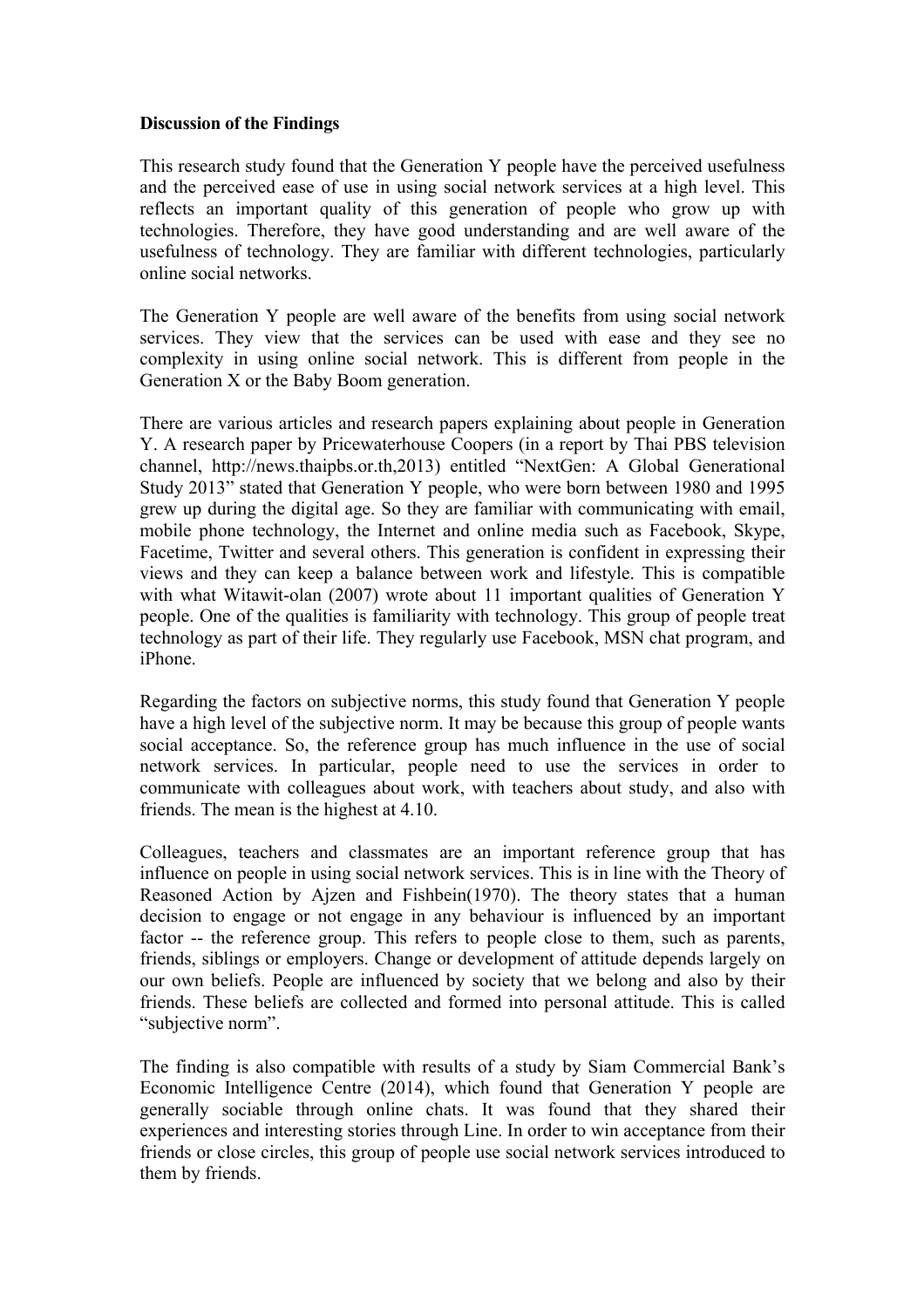This study about the behaviour of using online social network found that the sample group's behaviour in using SNS was at a moderate level. The three most popular online social networks were Line, Facebook and Instagram. The finding was in line with an earlier survey by Nielsen Informate Mobile Insights (2013), which listed the top 10 most popular smart-phone applications among smart-phone users in Thailand. It was found that Line was the most popular app, followed by Facebook. Most of the users said their main goal in using social network services was for communication and entertainment.

Another interesting finding of this study was that Generation Y used social network services for more than 15 times a day. They spent an average of over four hours a day connected to the online social network -- which was a rather high number. This finding was in line with a survey by Zocial Inc. ( http://www.it24hrs.com/2014/thaisocial-network-day-in-a-life/, 2015). The company's business involves analysis of information regarding to online social networks. A survey on Thai people's everyday use of social media, from daybreak until nightfall, found that almost every day, Thai people's behaviour of using the Internet often involved social network services. This became part of an everyday life for the Thai people who liked getting online. Most of them started using social network services since waking up until shortly before going to bed. During the day, they used social network services while in restroom, when commuting to work and during work.

Hypothesis 1: The study found that the perceived usefulness of using social network services had a positive correlation with the behaviour of using social network services, with statistical significance of 0.01 and the correlation coefficient value at a low level of 0.29.

This means people with a high level of perceived usefulness of using social network services tend to have a high level of acceptance in using social network services. In this age of information technology, online social networks have increasing influence in people's everyday life. And they offer benefits involving work and study, not just entertainment alone. Therefore, it is easy for the Generation Y people, who have a high level of perceived usefulness, to accept and use social network services. This is compatible with the Technology Acceptance Model or TAM (Davis, 1989), which explains how users accept and use technology. When users are introduced to new software, an important factor that influences their decision to use it is the perceived usefulness. This refers to the person's belief that the technology involves will help them increase the efficiency of their work. The results of several previous research studies supported this theory. Many of them focused directly onthe correlation between perceived usefulness and use of technology. It was found that the perceived usefulness also had impacts on the use of technology (Agarwa and Prasad, 1997; Chau, 1996; Igbaria et al, 1997). This study's result also was compatible with a research work of Szajna (1996), which found that the perceived usefulness directly affected not only behavioral intention, but also the usage itself. Moreover, the finding also was in line with a previous study by Sasithanakornkaew (2004), which found that the perceived usefulness impacted the behavioral intention and the behaviour of using community IT service centres in Thailand.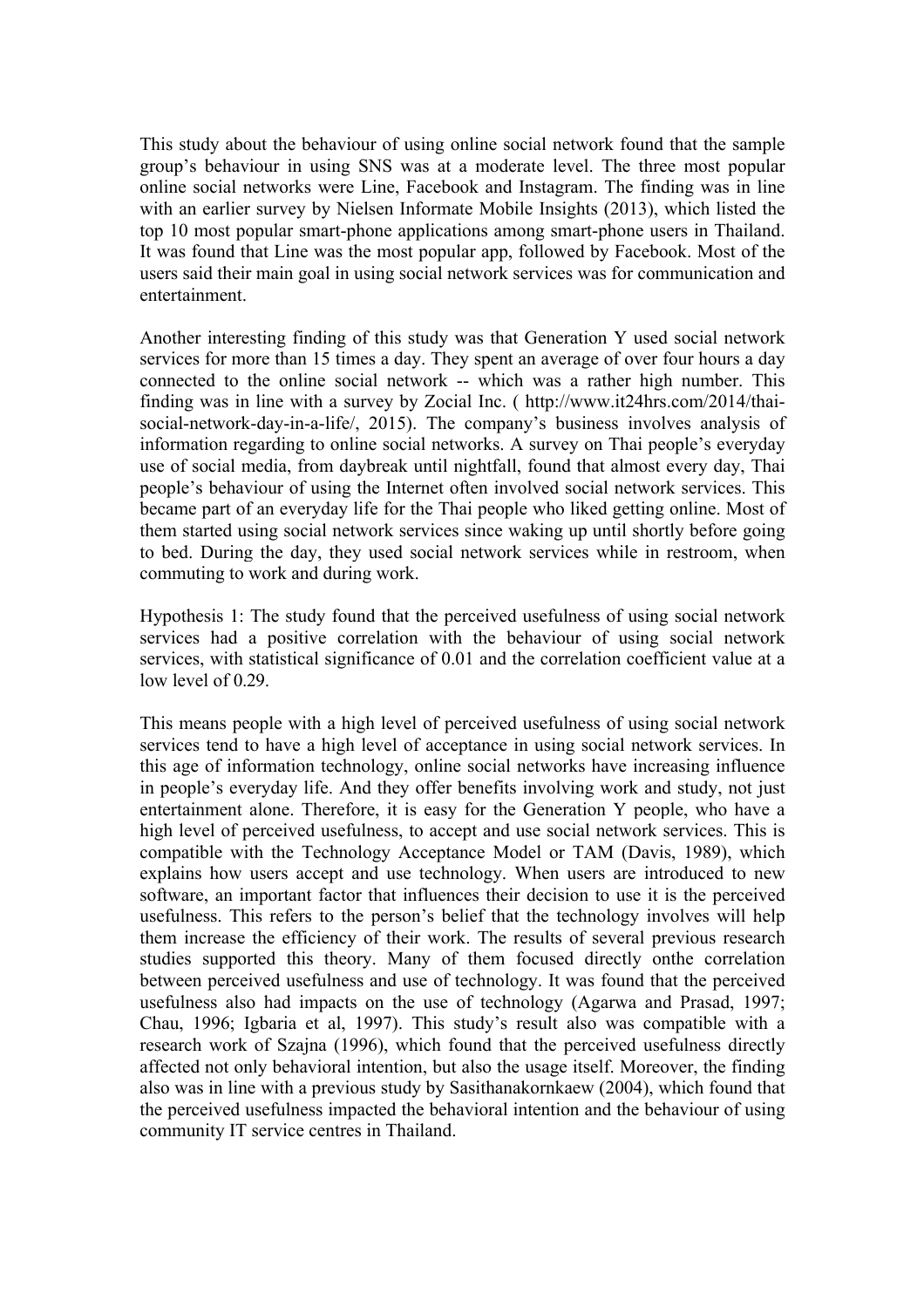The perceived usefulness is an important factor in the Technology Acceptance Model that affects the behavioral intention and leads to the behaviour of using technology. Individuals tend to accept and use technology when they perceive the usefulness towards their work, making them work faster, more conveniently and more efficiently. The perceived usefulness is a factor that has the same meaning as relative advantage, which is a quality of an innovation that impacts the acceptance of innovations described by the Diffusion of Innovations Theory (Rogers, 1995).

Hypothesis 2: The study found that the perceived ease of use in using social network services had positive correlation with the behaviour of using social network services, with statistical significance at 0.05 and correlation coefficient value at a low level of 0.106.

The finding pointed out that people with a high level of perceived ease of use have a more tendency to accept social network services and have the behaviour of using social network services. This is compatible with the Technology Acceptance Model, which states that perceived ease of use is a factor stemming from the use of a system that is independent from effort. That means only little effort is required in using technology. The ease of learning and use impacts the perceived usefulness and the intention to use that particular technology. The users will attempt to use it and they are likely to accept and continue using it in the future – which is acceptance. Therefore, the more the social network service is created or developed in a way that is easy to use, the more acceptance and usage it gets. Moreover, the study's finding also was consistent with some previous studies, which found that the perceived ease of use impacted the behavioral intention, with the effect value less than that of the perceived usefulness (Davis, 1989; Venkatesh and Davis, 1996; Szajna, 1996; Davis et al, 1989; Mathieson,1999; Taylor and Todd, 1995b).

Hypothesis 3: This study found that the subjective norm in using social network services had positive correlation with the behaviour of using social network services, with statistical significance at 0.01 and correlation coefficient value at a low level of 0.263.

The finding pointed to the fact that the reference group, such as people close to Generation Y, had influence on their behaviour of using social network services. It was because Generation Y people were sociable and regularly shared information with their friends or people within their circles. The reference group tends to have influence on people's use of social network services. If they are introduced to social network services, Generation Y people tend to be convinced although they are highly self-confident. Due to their need to communicate and exchange information, a network is necessary for them. This group of people needs to rely on social network services that are also used by others in their network. This finding is in line with the Theory of Reasoned Action by Ajzen and Fishbein (1970). The theory states that people develop or improve their attitude, which results from their beliefs, because they are influenced by society. People belong to society and they are influenced by their friends. People's beliefs are accumulated and form their attitude. This may be called subjective norm. The finding is in line with a previous study by Kaewkhiew (2012), which focuses on the acceptance of accessing the Internet on mobile phones by young people in Bangkok. That study found that the subjective norm had positive correlation with the behavioral intention in accessing the Internet on mobile phones.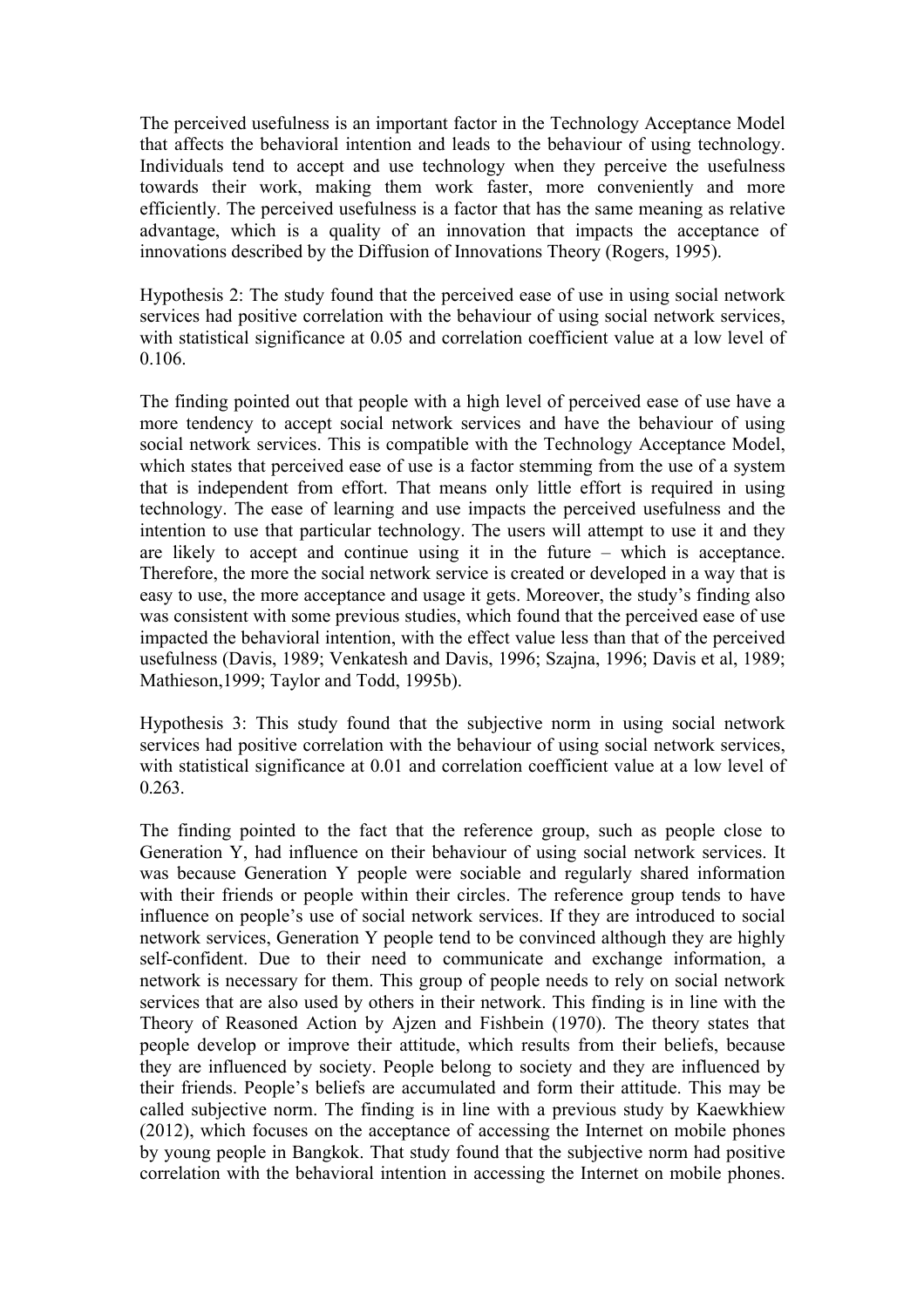When someone in a group accessed the Internet on mobile phone, other members of the group tended to follow suit. And finally all members of the group did the same thing. This reflected the fact that young people often copy the behaviour that is acceptable to society.

## **Recommendations Derived from the Study**

The following are recommendations being derived from this study on the acceptance of social network services by Generation Y:

1. It was found that the perceived usefulness correlates with the acceptance of social network services by Generation Y people. So, people involved with information technology, including developers of software or applications relating to online social network should make the SNS further benefit the user's work, educational and entertainment demands. As a result, their products will earn more interest and acceptance from social network users.

2. Software and applications relating to social network services should be developed in a way that makes their use easier and more convenient. Although the study found that the Generation Y's perceived ease of use was at a high level, a finding showed an interesting fact that the sample group viewed that new SNS applications developed to replace the older ones became more complex and more difficult to use. Although Generation Y people grow with technology, SNS products that are easy to use will attract more users to their services. Many developers of SNS have attracted only a small number of users, including Google+ and Pinterest.

3. Online social network is an important channel of marketing communication with people in Generation Y. Marketers should consider using online social network in communicating with them. This study found that Generation Y people used social network services frequently every day. And they spent several hours online each day. We may say that online social network is part of their life.

# **Recommendations for Future Research**

1. As this is a quantitative research study, future studies of a similar subject should be carried out as qualitative research for in-depth study of the perceived usefulness, perceived ease of use, subjective norm, as well as the behaviour and usage of social network services. In-depth interview or focus group discussion may be used to collect data.

2. In the future, additional factors involving the acceptance of technology may be studied, such as anxiety of users, enjoyment and attitude toward technology.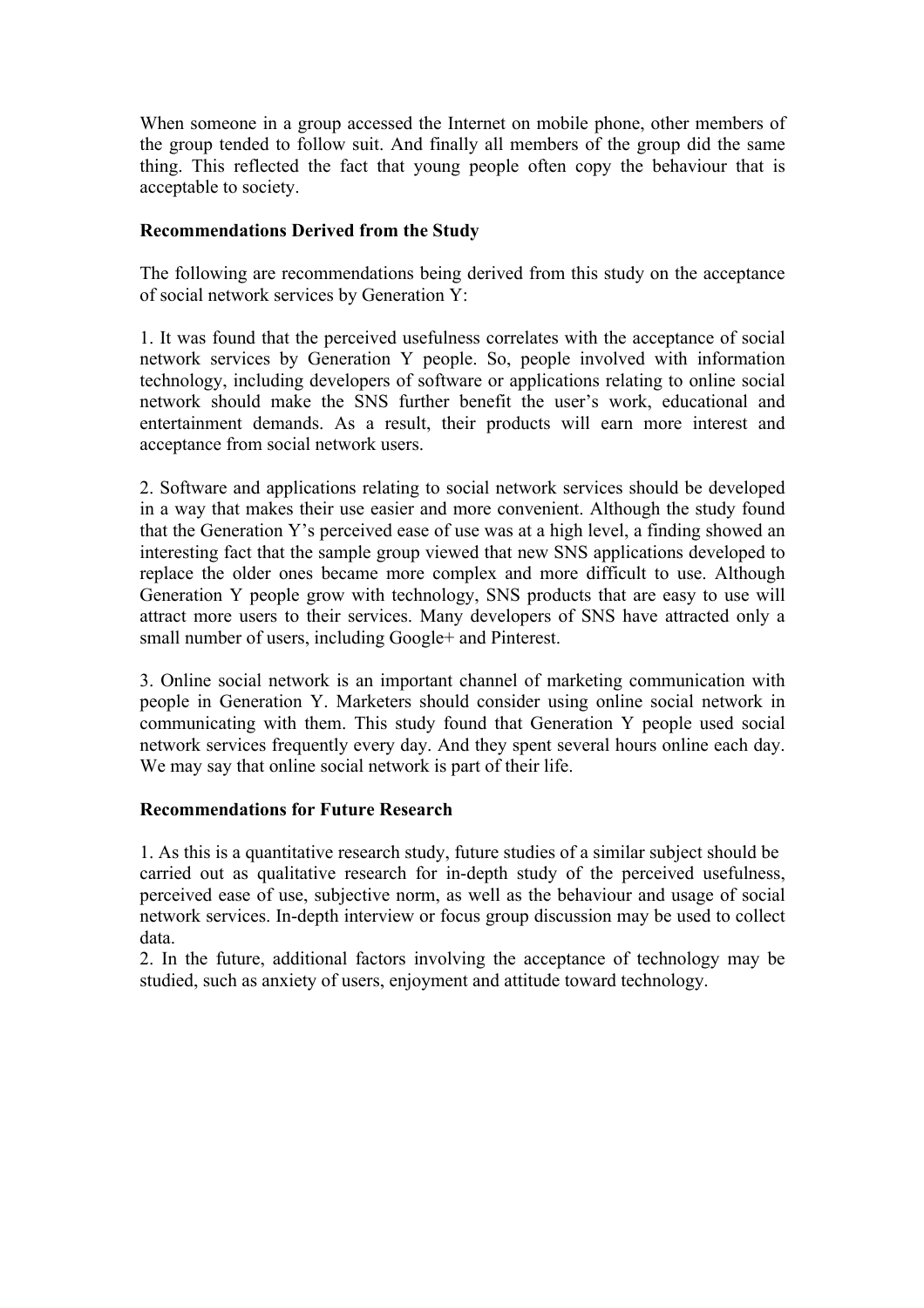### **References**

Ajzen, I.and Fishbein, M. (1970). The prediction of behavior from attitudinal and normative variables*. Journal of Experimental Social Psychology*, 6, 466-487.

Agarwal and Prasad. (1997). The Role of Innovation Characteristics and Perceived Voluntariness in the Acceptance of Information Technologies. *Decision Sciences*. 28(3), 557-582.

Chau, P.Y.K. (1996). An empirical assessment of a modified technology acceptance model.*Journal of Management Information Systems,* 13(2), 185-204.

Davis, F.D. (1989). Perceived Usefulness, Perceived Ease of Use and User acceptance of Information Technology. *MIS Quarterly*, 13(3), 319-339.

Davis, F.D., Bagozzi, R.P. and Warshaw. (1989). User acceptance of Computer Technology: A Comparison of Two Theoretical Models*. Management Science*, 35(8), 982-1003.

Igbaria, M.&Iivari, J. (1995). The effects of self-efficacy on computer usage*. International Journal of Management Science,* 23(6), 587-605. Decision Sciences Institute. 28,(3): 557–582.

Mathieson , K. (1991). Predicting User Intentions: Comparing The Technology acceptance Model with the Theory of Planned Behavior*. Information Systems Research.* 3(3), 173-179.

Nielsen Informate Mobile Insights. (2013). The top 10 most popular smart-phone applications among smart-phone users in Thailand. Retrieved May 10, 2015, from http://www.nielsen.com/th/th/top10s.html.

Phatchara Kaewkheiw. (2012). *The Adoption of Internet Using on Mobile Phone among Adolescents in Bangkok*. Kasetsart University, Bangkok.

Rogers, Everett M. (1995*). Diffusion of Innovations.* New York: Free Press.

Saowakon Sirakidakorn. (2011). *45 Methods to develop Gen Y*. Amarin Printing and publishing,Bangkok.

Saowakon Witawit-olan. (2007*). Catch Gen Y*. Bangkokbizbook.

Saranthorn sasithanakornkaew. (2004). *PERCEPTION AND ADOPTION OF TELECENTERS IN THAI RURAL COMMUNITY*. A Dissertation For the Degree of Philosophy in Communication Arts ,Faculty of Communication Arts,Chulalongkorn University,Bangkok.

Siam Commercial Bank's Economic Intelligence Centre (2014).*Consumer Strategy to Gen Y.* Retrieved from May 20, 2015 http://www.komchadluek.net/news/economic/196253.